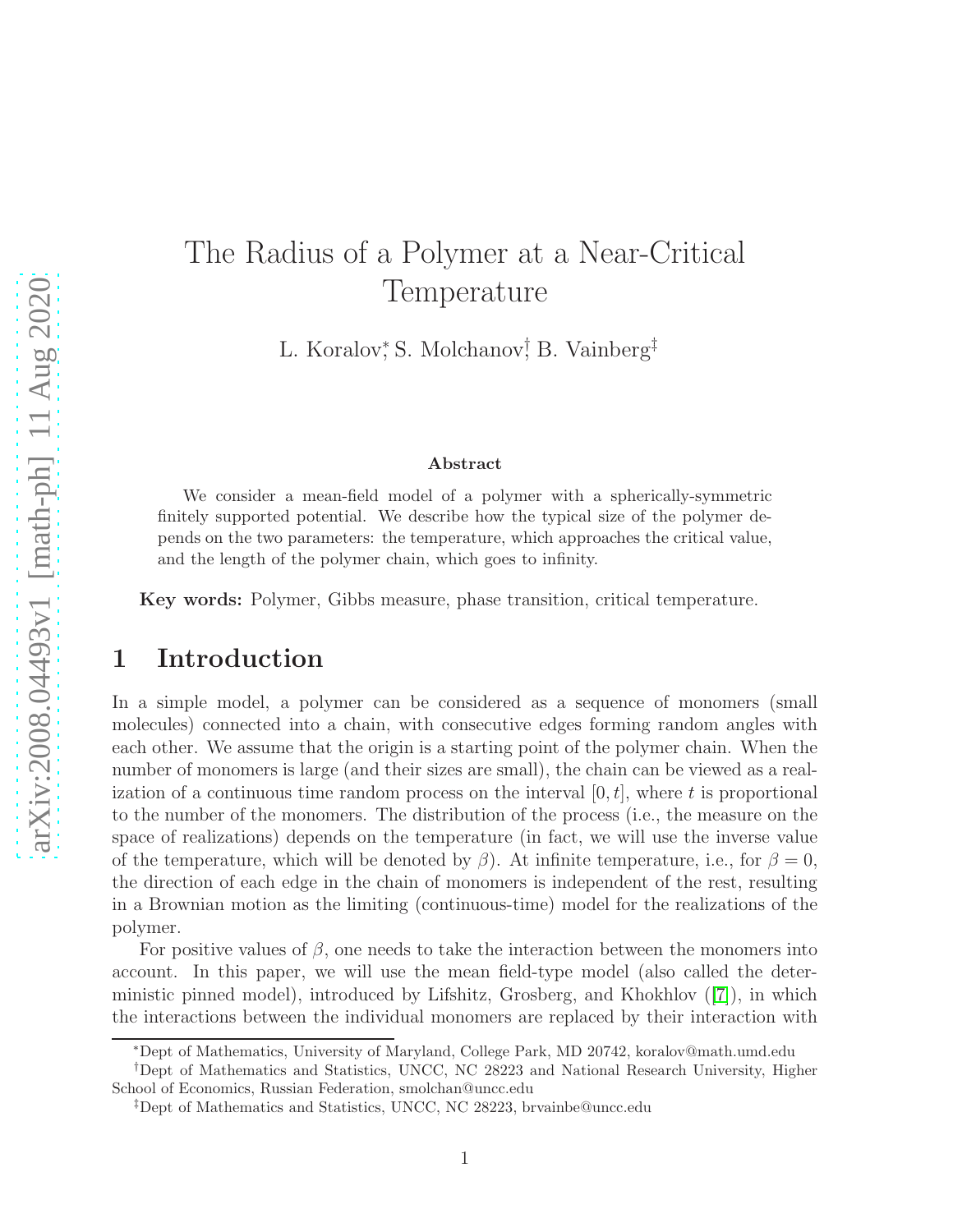an attracting external potential. More precisely, the distribution in the continuous-time polymer model is given by the Gibbs measure  $P_{\beta,t}$  with a nonnegative, not identically equal to zero potential  $v \in C_0^{\infty}(\mathbb{R}^d)$  and the coupling constant  $\beta \geq 0$  equal to the inverse temperature (regulating the strength of the attraction), that is

$$
\frac{d\mathcal{P}_{\beta,t}}{d\mathcal{P}_{0,t}}(\omega) = \frac{e^{\beta \int_0^t v(\omega(s))ds}}{Z_{\beta,t}}, \qquad \omega \in C([0,t], \mathbb{R}^d),
$$

where  $P_{0,t}$  is the Wiener measure on the space  $C([0,t], \mathbb{R}^d)$  and

$$
Z_{\beta,t} = \mathcal{E}_{0,t} e^{\beta \int_0^t v(\omega(s))ds}
$$

is the partition function. In other words, one starts with the Wiener measure  $P_{0,t}$ , constructs a measure with the density  $e^{\beta \int_0^t v(\omega(s))ds}$  with respect to  $P_{0,t}$ , and normalizes it to make it a probability measure.

At the critical value of the temperature, polymers exhibit a transition between the folded (globular) and unfolded states. Namely, under the measure  $P_{0,t}$ ,  $\omega(\cdot)$  is simply a trajectory of a Brownian motion, and thus  $|\omega(t)|$  is typically of order  $\sqrt{t}$ . The behavior is qualitatively similar under the measure  $P_{\beta,t}$  for small  $\beta$ . When  $\beta$  is sufficiently large (larger than a certain value  $\beta_{cr}$ ), under the measure  $P_{\beta,t}$ ,  $\omega(\cdot)$  converges, as  $t \to \infty$ , to a Markov process that has an invariant probability distribution, and thus  $|\omega(t)|$  is typically of order one. We define the radius of the polymer as

$$
r(\beta, t) = (\mathcal{E}_{\beta, t} | \omega(t) |^2)^{\frac{1}{2}}.
$$
\n(1)

The value  $\beta_{cr}$  separates the two types of the limiting behavior of the radius. Namely,  $r(\beta, t) \sim c_{\beta} \sqrt{t}$  as  $t \to \infty$  for  $\beta < \beta_{cr}$ , while  $r(\beta, t) \to \tilde{c}_{\beta}$  as  $t \to \infty$  for  $\beta > \beta_{cr}$ . The situation is most interesting when  $\beta$  approaches  $\beta_{cr}$  and t goes to infinity, simultaneously. We will examine how the size of the polymer depends on these two parameters in this situation. Let us stress that, in applications,  $t$  is large but far from infinite. Unlike other types of phase transitions (e.g., in magnetization, where the number of spins can be of order  $10^{24}$ ), the number of monomers comprising a protein is usually of order  $10^4$  or less. At the same time, the range of values of  $\beta$  where the transition occurs is very narrow, and it is difficult to experimentally measure the dependence of the quantities such as  $r(\beta, t)$  on  $\beta$  near the critical value. This explains the importance of the two-parameter asymptotics. **Remark.** The random quantity  $\left(\frac{1}{t}\right)$  $\frac{1}{t} \int_0^t |\omega(s)|^2 ds$  could be taken as an alternative defi-

nition of the radius. Due to the averaging, this quantity behaves nearly deterministically for large t, namely, as  $\left(\frac{1}{t}\right)$  $\frac{1}{t} \int_0^t E_{\beta,t} |\omega(s)|^2 ds \bigg)^{\frac{1}{2}}$ , which, in turn, is asymptotically equivalent (up to a positive constant factor) to  $r(\beta, t)$ .

In our model we don't take the time fluctuations of the polymer chain into account since the time fluctuations of the effective radius are assumed to be negligible due to the large length of the polymer. Thus our model is time-independent. However, when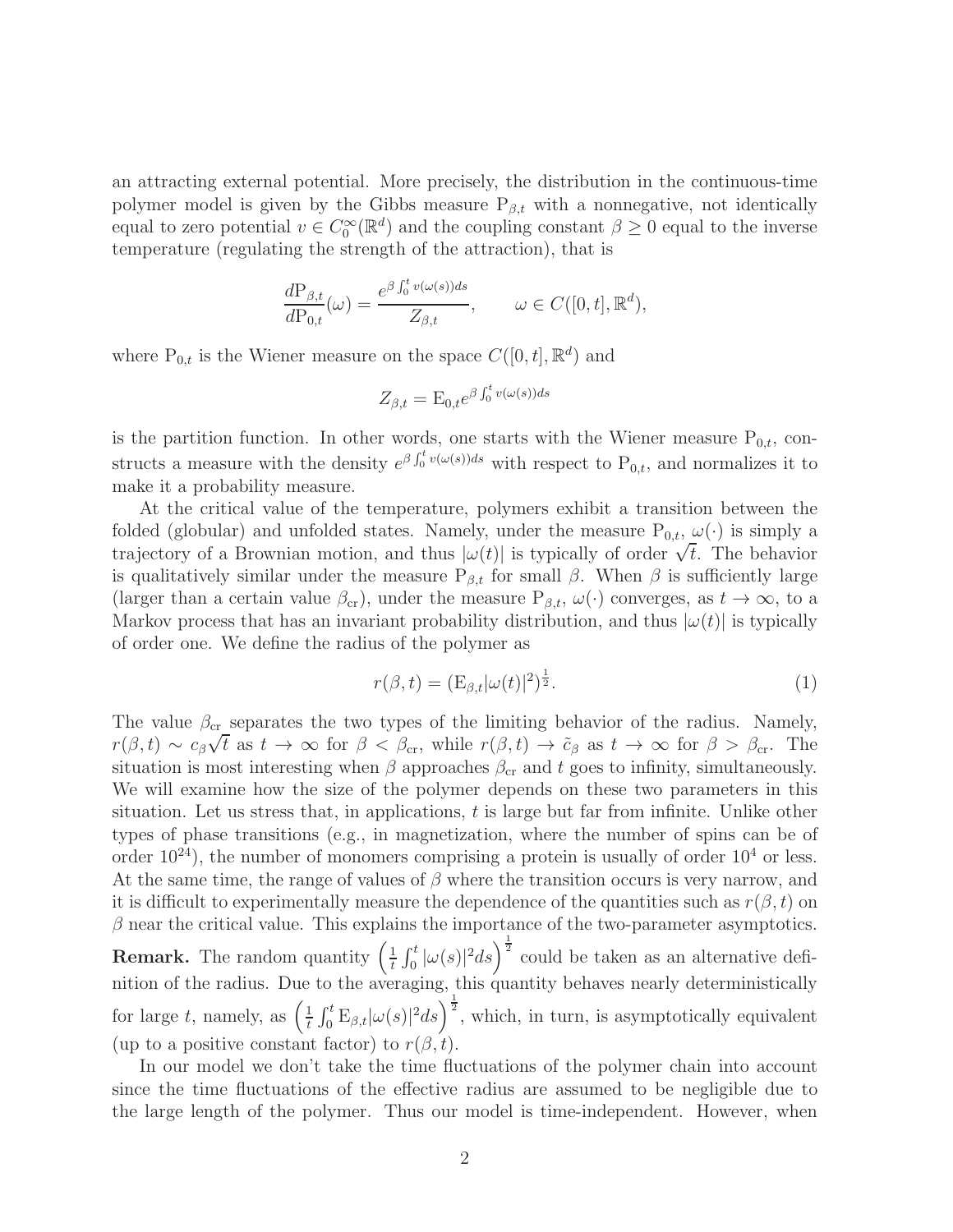studying the distribution of the polymer, the distance along the polymer will play the same role as the time variable in parabolic equations, hence the notation  $t$ .

From the Feynman-Kac formula it follows that, under the measures  $P_{\beta,t}$ , the finitedimensional distributions of the process  $\{\omega(s), 0 \le s \le t\}$  can be expressed in terms of the fundamental solution  $p<sub>\beta</sub>$  of the parabolic equation

<span id="page-2-0"></span>
$$
\frac{\partial u}{\partial t} = H_{\beta} u, \quad \text{where} \quad H_{\beta} = \frac{1}{2} \Delta + \beta v : L^{2}(\mathbb{R}^{d}) \to L^{2}(\mathbb{R}^{d}). \tag{2}
$$

In particular,

$$
r^{2}(\beta, t) = \frac{\int_{\mathbb{R}^{3}} |x|^{2} p_{\beta}(t, 0, x) dx}{\int_{\mathbb{R}^{3}} p_{\beta}(t, 0, x) dx},
$$
\n(3)

where  $p_{\beta}(t, 0, x)$  is the solution of problem [\(2\)](#page-2-0) with initial data  $p_{\beta}|_{t=0} = \delta_0(x)$ .

It was shown in [\[1\]](#page-8-0) that for  $d \geq 3$  the critical value  $\beta_{cr}$  of the coupling constant coincides with the spectral bifurcation point for operator  $H_\beta$ : the spectrum is absolutely continuous and coincides with semi-axis ( $-\infty$ , 0] when  $\beta < \beta_{cr}$ , and additional positive eigenvalues exist when  $\beta > \beta_{cr}$ , see also [\[10\]](#page-9-1). Thus

$$
\beta_{\rm cr} = \sup \{ \beta > 0 | \sup \sigma(H_\beta) = 0 \},
$$

where  $\sigma(H_\beta)$  is the spectrum of the operator  $H_\beta$ .

We'll focus on the case when  $d = 3$ . In order to make the calculations more explicit, we'll assume a particular form of the potential (a similar result for general potentials will require the asymptotic analysis of the resolvent of  $H_\beta$  (see [\[12\]](#page-9-2)) and will be published elsewhere). Namely, we'll assume that

$$
v(x) = \begin{cases} 1 & \text{if } |x| \le 1, \\ 0 & \text{if } |x| > 1. \end{cases}
$$

For two functions f and g, we'll write  $f \approx g$  if there are positive constants c and C such that  $cf \leq g \leq Cf$  for all the values of the variables that are sufficiently close to their asymptotic values (in our case,  $\beta$  is sufficiently close to  $\beta_{cr}$  and t is sufficiently large).

The main result of the paper is the following.

Theorem 1.1. The radius of the polymer has the following asymptotic behavior when  $|\beta - \beta_{cr}|$  is small and t is large:

<span id="page-2-1"></span>
$$
r(\beta, t) \approx \begin{cases} (\beta - \beta_{\rm cr})^{-1} & if \ (\beta - \beta_{\rm cr})\sqrt{t} \ge 1, \\ \sqrt{t} & if \ (\beta - \beta_{\rm cr})\sqrt{t} \le 1. \end{cases}
$$
(4)

Remark. The arguments in the proof allow one to specify the coefficients in the asymptotic formula above for every specific relationship between  $\beta - \beta_{cr}$  and t.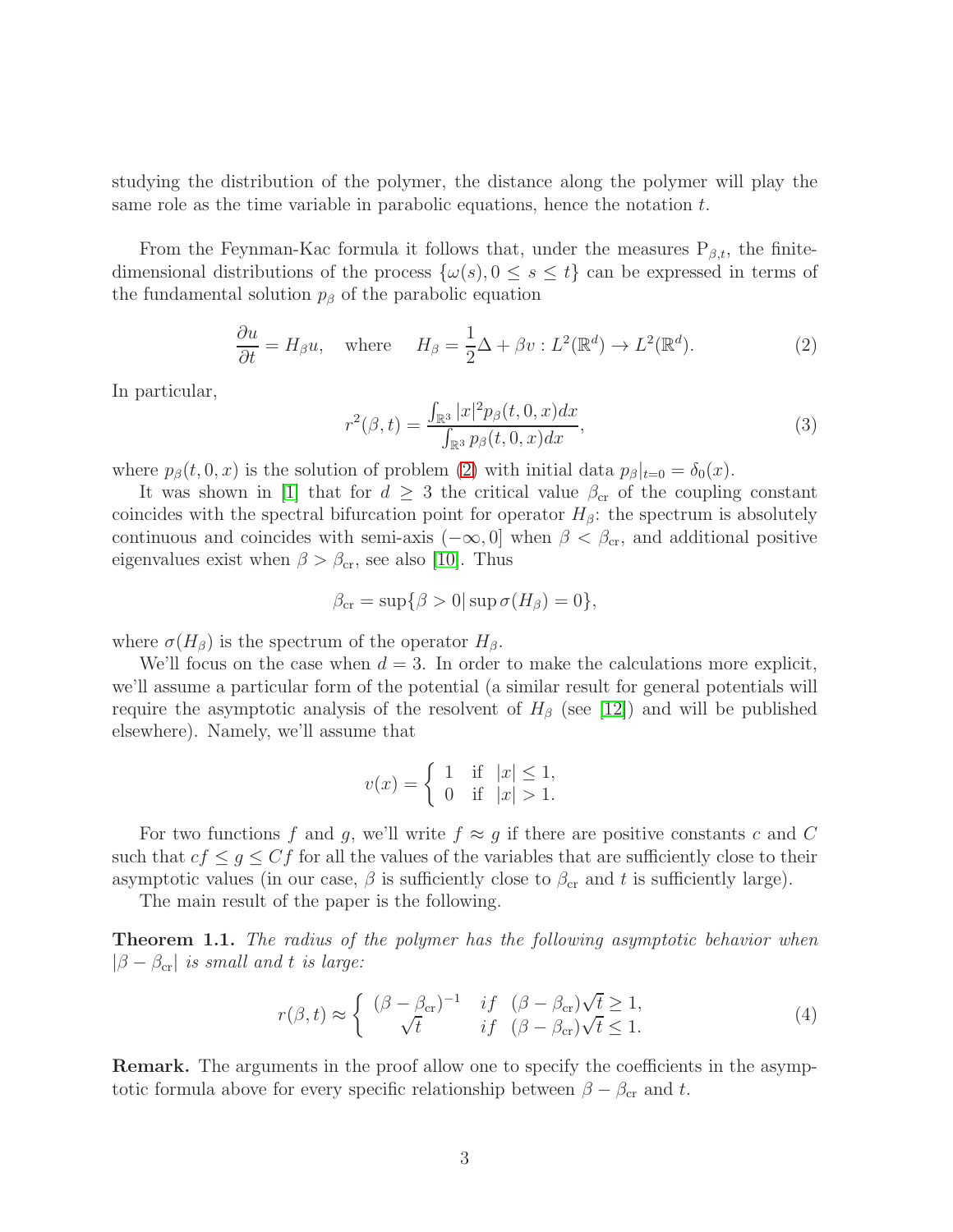In [\[1\]](#page-8-0), we used the detailed analysis of the spectral structure of partial differential operators with a compactly supported potential to describe the distribution of long polymer chains for each fixed value of  $\beta$ , including  $\beta_{\rm cr}$ . Subsequently, our results were generalized and adapted to several related models: the case of power-law decay of the potential at infinity (Lacoin [\[5\]](#page-9-3)), the case of the underlying operator being the generator of a stable process (Takeda, Wada [\[11\]](#page-9-4), Li, Li [\[6\]](#page-9-5), Nishimori [\[9\]](#page-9-6)), the case of zero-range potentials (our own work  $[2]$ ,  $[4]$ , Fitzsimmons, Li  $[3]$ ), etc.

Let us contrast the result of the current paper with the results of the closely related work [\[4\]](#page-9-8). In [4], we considered the situation when  $\beta = \beta(t)$  is such that

<span id="page-3-0"></span>
$$
(\beta(t) - \beta_{\rm cr})\sqrt{t} \to \chi \in \mathbb{R} \quad \text{as} \ \ t \to \infty. \tag{5}
$$

It was shown that, after scaling the time by t and the spatial variables by  $\sqrt{t}$ , the measures  $P_{\beta(t),t}$  converge, as  $t \to \infty$ , to certain limiting measures. The limiting measures  $Q_{\chi}$  were introduced in [\[2\]](#page-9-7) as the polymer measures on  $C([0,1], \mathbb{R}^{3})$  corresponding to zero-range attracting potentials (i.e., the potentials that are, roughly speaking, concentrated at the origin). In the current paper, we do not make the assumption [\(5\)](#page-3-0), and the two parameters  $\beta$  and t can vary independently. The scaling required to get a nontrivial limit now depends on the relationship between the parameters.

Let us note an important physical implication of our result. When the polymer molecules are observed in a liquid with sufficiently low Reynolds number, the radius affects the diffusion coefficient of the molecule (denoted by  $D(\beta, t)$ ). Namely, if the molecule in its folded or nearly-folded state is modeled by a ball, the relationship between  $D(\beta, t)$  and  $r(\beta, t)$  is provided by the Stokes-Einstein equation,

$$
D(\beta, t) = \frac{c}{\beta r(\beta, t)},
$$

where  $c$  is a constant determined by the properties of the media. This formula allows one to predict the behavior of polymers in a liquid and also provides an approach to study  $r(\beta, t)$  $r(\beta, t)$  $r(\beta, t)$  experimentally, by measuring  $D(\beta, t)$  ([\[13\]](#page-9-10), [\[8\]](#page-9-11)).

# 2 Proof of the main result

Solving [\(2\)](#page-2-0) for  $p_\beta$  (with initial data  $p_\beta(0, 0, x) = \delta_0(x)$ ) using the Laplace transform in t, we get

<span id="page-3-1"></span>
$$
p_{\beta}(t,0,x) = \frac{1}{2\pi i} \int_{a-i\infty}^{a+i\infty} e^{t\lambda} u(\lambda,r) d\lambda, \quad r = |x|,
$$
 (6)

where a is a positive constant and  $u \in L^2(\mathbb{R}^3)$  is a spherically symmetric solution of the equation

<span id="page-3-2"></span>
$$
(\frac{1}{2}\Delta + \beta v - \lambda)u = -\delta_0(x). \tag{7}
$$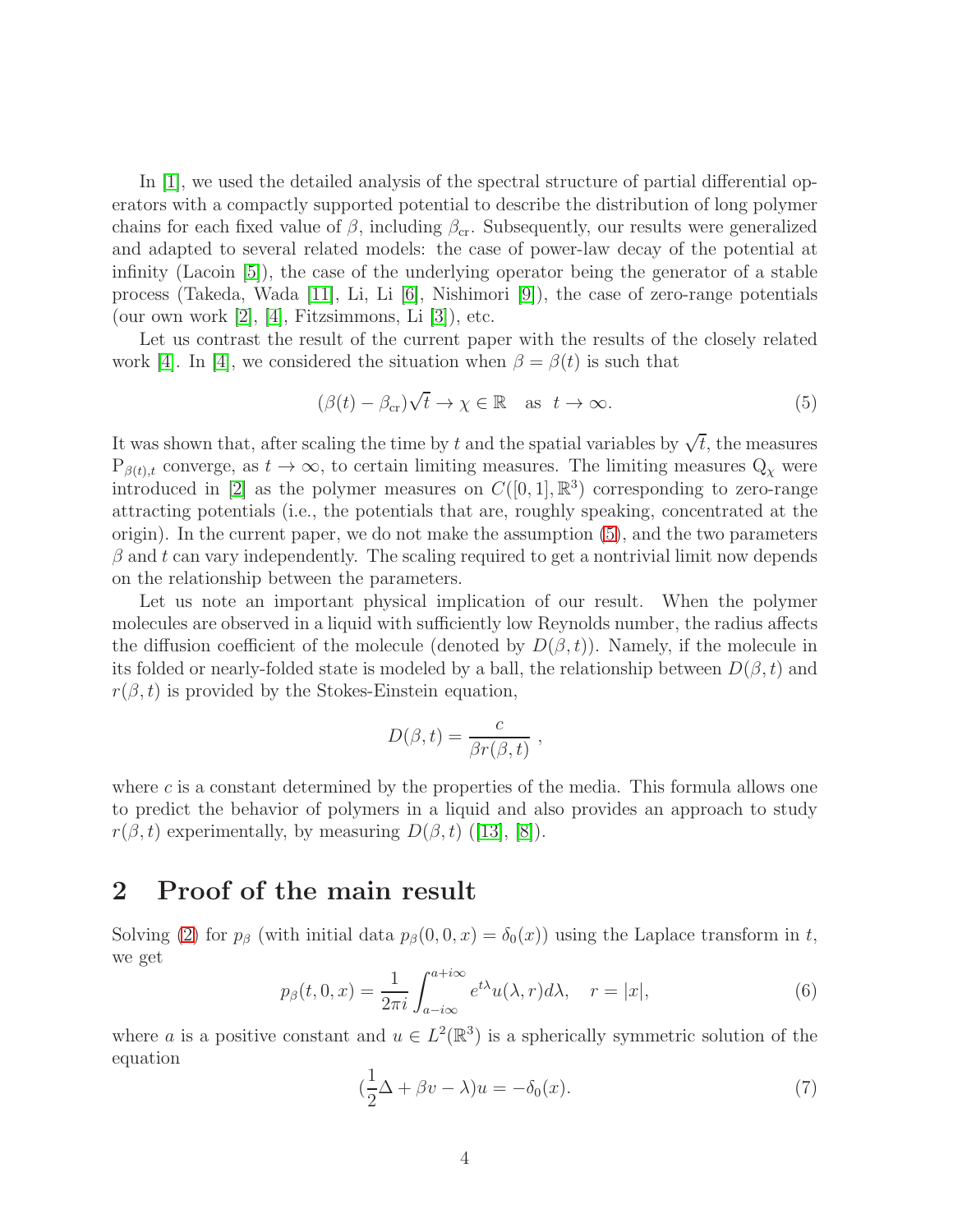One can choose any constant  $a$  in  $(6)$  that is larger than the supremum of the spectrum  $\sigma(H_\beta)$  of operator  $H_\beta$ . It was shown in [\[1\]](#page-8-0) that  $\sigma(H_\beta) = (-\infty, 0]$  when  $\beta < \beta_{cr}$  and  $\sigma(H_\beta) = (-\infty, 0] \bigcup \lambda_0$  when  $\beta - \beta_{cr} > 0$  is small enough, where  $\lambda_0 = \lambda_0(\beta)$  is a simple positive eigenvalue of  $H_\beta$  and  $\lambda_0(\beta) \to 0$  as  $\beta \downarrow \beta_{cr}$ . Moreover, there is  $\varkappa > 0$  such that

<span id="page-4-3"></span>
$$
\lambda_0(\beta) \sim \varkappa (\beta - \beta_{cr})^2 \quad \text{as} \quad \beta \downarrow \beta_{cr}.
$$
 (8)

Thus one can choose, for example,  $a = 1$  if  $|\beta - \beta_{cr}|$  is small enough.

Under our assumptions on  $v$ , the solution  $u$  of  $(7)$  has the form

<span id="page-4-2"></span>
$$
u = \begin{cases} \frac{\cos\sqrt{2(\beta-\lambda)}r}{2\pi r} + B \frac{\sin\sqrt{2(\beta-\lambda)}r}{\sqrt{2(\beta-\lambda)}r} & \text{when } r < 1\\ A \frac{e^{-\sqrt{2\lambda}r}}{r} & \text{when } r \ge 1. \end{cases}
$$
(9)

Here and below, we assume that  $\beta > 0$  and that the value of  $\sqrt{2\lambda}$  is chosen so that  $\text{Re}(\sqrt{2\lambda}) > 0$  ( $\lambda$  does not belong to the negative semiaxis). The function u does not have a branching point at  $\lambda = \beta$  and its value at  $\lambda = \beta$  is defined by continuity. The continuity conditions for u on the sphere  $r = 1$  imply

<span id="page-4-0"></span>
$$
Ae^{-\sqrt{2\lambda}} - B\frac{\sin\sqrt{2(\beta-\lambda)}}{\sqrt{2(\beta-\lambda)}} - \frac{1}{2\pi}\cos\sqrt{2(\beta-\lambda)}} = 0,
$$
\n(10)

<span id="page-4-1"></span>
$$
-A\sqrt{2\lambda}e^{-\sqrt{2\lambda}} - B\cos\sqrt{2(\beta-\lambda)} + \frac{\sqrt{2(\beta-\lambda)}}{2\pi}\sin\sqrt{2(\beta-\lambda)} = 0.
$$
 (11)

We will write the determinant D of the system above in the form  $D = -e^{-\sqrt{2\lambda}}d$ , where

<span id="page-4-4"></span>
$$
d = d(\beta, \sqrt{\lambda}) := \frac{\sqrt{\lambda}}{\sqrt{\beta - \lambda}} \sin \sqrt{2(\beta - \lambda)} + \cos \sqrt{2(\beta - \lambda)}.
$$
 (12)

Solving  $(10)$ ,  $(11)$ , we obtain the following formula for u:

<span id="page-4-5"></span>
$$
u = \frac{\cos[\sqrt{2(\beta - \lambda)}(r-1)] - \frac{\sqrt{\lambda}}{\sqrt{\beta - \lambda}}\sin[\sqrt{2(\beta - \lambda)}(r-1)]}{2\pi r d(\beta, \lambda)}, \quad r \le 1,
$$
 (13)

<span id="page-4-6"></span>
$$
u = \frac{e^{-\sqrt{2\lambda}(r-1)}}{2\pi r d(\beta, \lambda)}, \quad r \ge 1.
$$
\n(14)

Observe that the eigenvalues of the operator  $H_\beta$  coincide with zeroes of function d. This is seen by considering the solution of equation [\(7\)](#page-3-2) with zero in the right hand side in the form [\(9\)](#page-4-2) without the term with the cosine function. Hence, the following statement (proved below) could be equivalently formulated in terms of the eigenvalues of  $H_\beta$  instead of the zeros of d.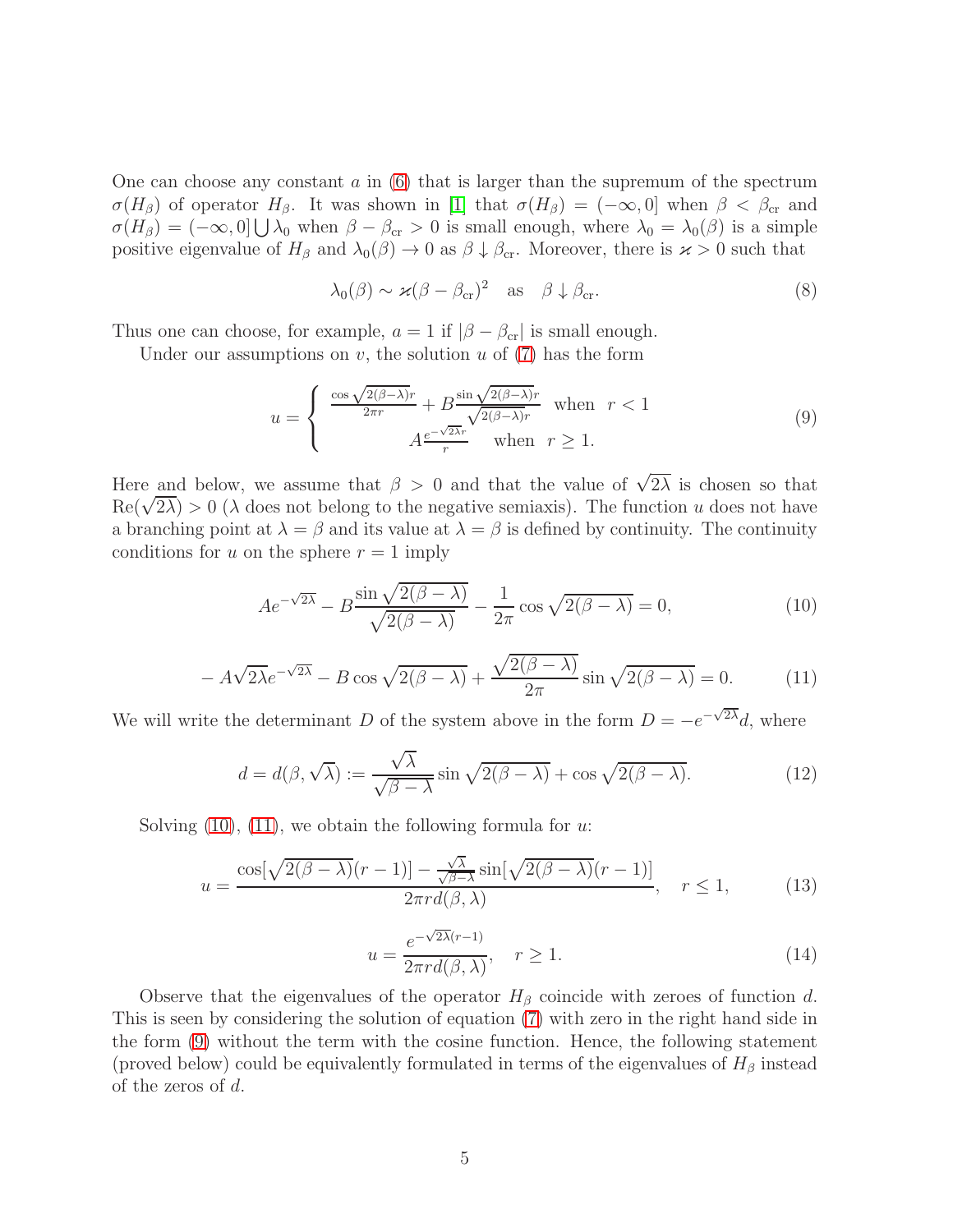Lemma 2.1. The following statements are valid:

1) If  $\beta$  is real, then  $d \neq 0$  for complex (non-real)  $\lambda$ .

2) If  $\beta < \frac{\pi^2}{8}$  $\frac{\pi^2}{8}$ , then  $d \neq 0$  when  $\lambda \geq 0$ .

3) There is an  $\varepsilon > 0$  such that equation  $d = 0$  has a unique non-negative root  $\lambda = \lambda_0(\beta)$ when  $\frac{\pi^2}{8} \leq \beta \leq \frac{\pi^2}{8} + \varepsilon$ . Function  $\lambda = \lambda_0(\beta)$  is analytic on the interval  $\left(\frac{\pi^2}{8}\right)$  $(\frac{\pi^2}{8}, \frac{\pi^2}{8} + \varepsilon), \text{ and}$  $\lambda_0(\beta) \sim \frac{1}{2}$  $\frac{1}{2}(\beta - \frac{\pi^2}{8})$  $(\frac{\pi^2}{8})^2$  as  $\beta \downarrow \frac{\pi^2}{8}$  $\frac{r^2}{8}$ .

4) Function  $\gamma = \sqrt{\lambda_0(\beta)}$  admits an analytic continuation in a neighborhood of  $\beta = \frac{\pi^2}{8}$  $rac{\tau^2}{8}$ .

**Remark.** 1) In particular, this lemma implies that, under our assumptions on  $v$ , we have:  $\beta_{\rm cr} = \frac{\pi^2}{8}$  $\frac{\pi^2}{8}$  and constant  $\varkappa$  in [\(8\)](#page-4-3) equals 1/2.

2) We may assume (reducing  $\varepsilon$  if needed) that

<span id="page-5-0"></span>
$$
\frac{1}{2}|\beta - \beta_{\rm cr}| < |\sqrt{\lambda_0(\beta)}| < |\beta - \beta_{\rm cr}| \quad \text{when} \quad |\beta - \beta_{\rm cr}| \le \varepsilon. \tag{15}
$$

*Proof.* We assume below that  $\beta$  is real. The first statement is obvious since the operator  $H_{\beta}$  is symmetric.

Since the operator  $\Delta$  is non-positive and  $v(x) \leq 1$ , the operator  $H_{\beta} = \frac{1}{2}\Delta + \beta v$  can not have eigenvalues larger than  $\beta$ . The eigenvalue can not also be equal to  $\beta$  since otherwise the relation  $\langle H_{\beta}\psi, \psi \rangle = \lambda ||\psi||^2$  implies that the support of the eigenfunction  $\psi$  belongs to the sphere  $|x| \leq 1$  and that the eigenfunction satisfies the equation  $\frac{1}{2}\Delta\psi=0$ , which does not have non-trivial compactly supported solutions. Thus  $\lambda < \beta$ for roots of d with real  $\beta$ . In particular,  $\sqrt{\beta - \lambda} > 0$ . Thus if  $\beta < \pi^2/8$  and  $\lambda \ge 0$ , then  $\sqrt{2(\beta - \lambda)} \in (0, \pi/2)$  and the values of the trigonometric functions in [\(12\)](#page-4-4) are positive, i.e.,  $d \neq 0$ . The second statement is proved. The last two statements follow immediately from the implicit function theorem applied to the equation  $d = 0$  with  $\sqrt{\lambda}$ replaced by k. One needs only to note that d is analytic in  $\beta$ , k in a neighborhood of the point  $(\beta, k) = (\pi^2/8, 0)$  and  $d = 0$ ,  $\frac{\partial}{\partial k}d = 1/(\sqrt{2}\pi)$ ,  $\frac{\partial}{\partial \beta}d = -2/\pi$  at  $(\beta, k) = (\pi^2/8, 0)$ .

Denote by  $L(a)$  the contour of integration in [\(6\)](#page-3-1) and by  $\Gamma(a)$  the contour obtained by splitting of  $L(a)$  in two halves (where Im $\lambda \geq 0$ ) and rotating each half around the point  $\lambda = a$  by angle  $\pi/4$  to the left (in the direction of the half-plane Re $\lambda < 0$ ). Denote by  $\Lambda_{a,b}, 0 \leq b \leq a$ , the closed region in the complex  $\lambda$ -plane between  $L(a)$  and  $\Gamma(b)$ .

Note that function d grows exponentially when  $\lambda$  goes to infinity in the region  $\Lambda_a$ . Indeed, one can express the trigonometric functions in [\(12\)](#page-4-4) through exponents with factors  $\pm i$  in the exponents, and the growing terms in this exponential representation of [\(12\)](#page-4-4) can't cancel each other since they have different pre-exponent factors  $\left(\frac{\sqrt{2}}{\sqrt{6}}\right)$  $\frac{\sqrt{\lambda}}{\sqrt{(\beta-1)}}$  $(\beta-\lambda)$ and 1, respectively). To be more exact,

$$
|d(\beta,\sqrt{\lambda})|\geq C|\lambda|^{-1}|e^{\sqrt{2\lambda}}|,\quad \lambda\in\Lambda_{a,0},\ \lambda\to\infty.
$$

Taking also into account that d is analytic in  $k = \sqrt{\lambda}$ ,  $\lambda \in \Lambda_{a,0}$ , vanishing only at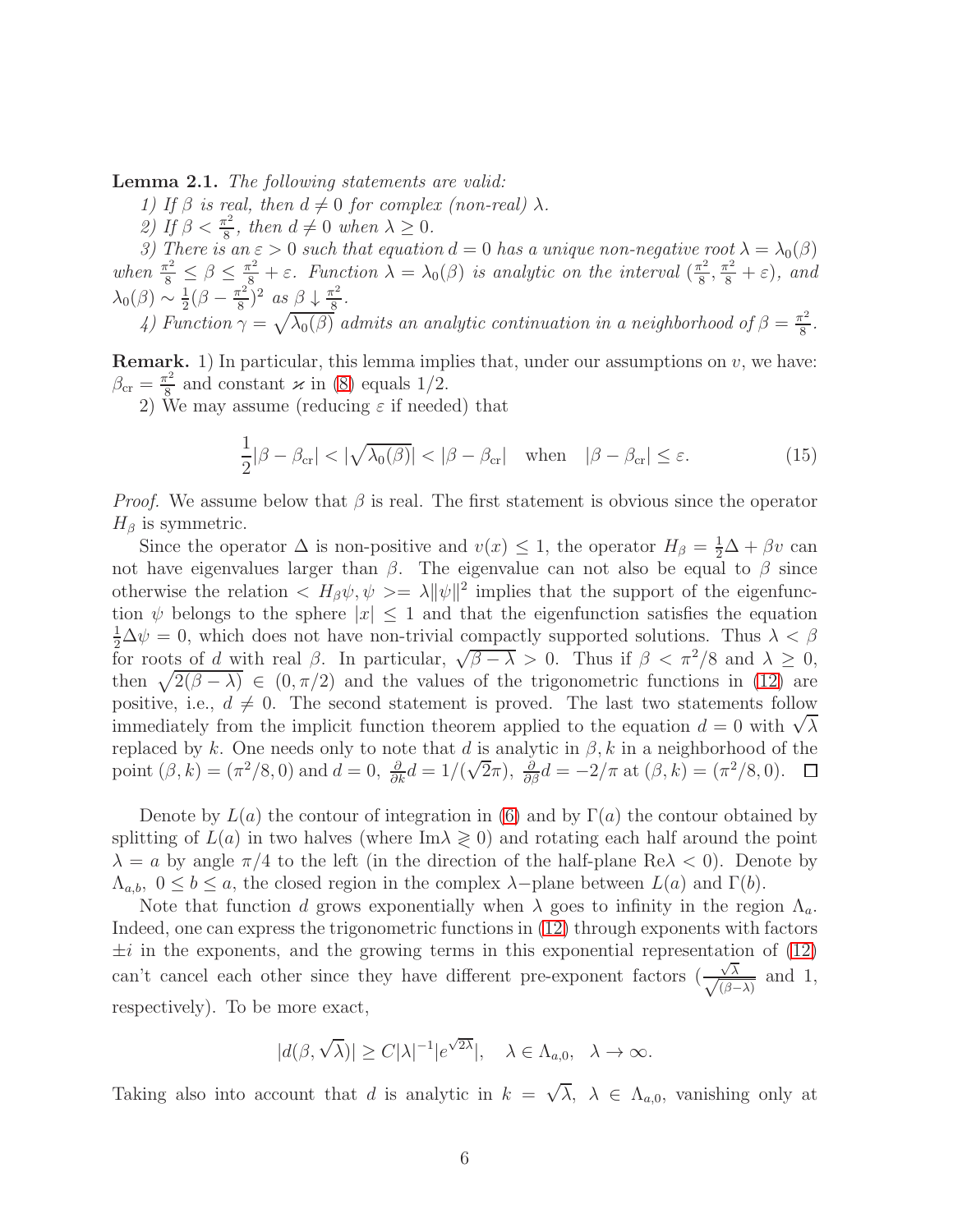$k = \sqrt{\lambda_0(\beta)}$ , and that the zero is simple, it follows that

<span id="page-6-0"></span>
$$
\frac{1}{d(\beta,\sqrt{\lambda})} = \frac{q(\beta,\sqrt{\lambda})}{\sqrt{\lambda} - \sqrt{\lambda_0(\beta)}}, \quad |q| \le (1+|\lambda|)^{3/2} |e^{-\sqrt{2\lambda}}|, \quad \lambda \in \Lambda_{a,0},
$$
 (16)

where q is analytic in both arguments, real when  $\lambda$  is real, and  $q(\beta, 0) > 0$ .

From  $(13)$ ,  $(14)$ ,  $(16)$ , it follows that u can be represented as

<span id="page-6-2"></span>
$$
u = \frac{[h(\beta, \sqrt{\lambda}) + h_1(\beta, \sqrt{\lambda}, r)]e^{-\sqrt{2\lambda}r}}{(\sqrt{\lambda} - \sqrt{\lambda_0(\beta)})r}, \quad |h| + |h_1| \le C(1 + |\lambda|)^{3/2}, \quad \lambda \in \Lambda_{a,0},\qquad(17)
$$

where  $h, h_1$  are analytic in  $(\beta, \sqrt{\lambda}), h_1 = 0$  when  $r > 1$ , h is real when  $\lambda$  is real, and  $h(\beta, 0) > 0.$ 

Since function u decays exponentially at infinity in  $\Lambda_{a,0}$  and is analytic in  $\lambda$  between  $L_a$  and  $\Gamma_a$ , one can replace contour of integration in [\(6\)](#page-3-1) by  $\Gamma(a)$ , i.e.,

$$
p_{\beta}(t,0,x) = \frac{1}{2\pi i} \int_{\Gamma(a)} e^{t\lambda} u(\lambda,r) d\lambda, \quad r = |x|.
$$
 (18)

For any function  $w = w(x)$ , denote by  $w^{(\nu)}$  its moment of order  $\nu$ , i.e.,  $w^{(\nu)} =$  $\int_{\mathbb{R}^3} |x|^{\nu}w dx$ , and

<span id="page-6-1"></span>
$$
p_{\beta}^{(\nu)} = \frac{1}{2\pi i} \int_{\mathbb{R}^3} \int_{\Gamma(a)} r^{\nu} e^{t\lambda} u(\lambda, r) d\lambda dx, \quad |\beta - \beta_{\rm cr}| \le \varepsilon. \tag{19}
$$

In fact, we will use only  $\nu = 0$  and 2.

We will split the region  $|\beta - \beta_{cr}| \leq \varepsilon$ ,  $t \gg 1$ , into three different subregions and estimate  $p_{\beta}^{(\nu)}$  $\beta_{\beta}^{(\nu)}$  in each of them separately. First, we assume that

<span id="page-6-3"></span>
$$
\beta_{\rm cr} \le \beta \le \beta_{\rm cr} + \varepsilon, \quad (\beta - \beta_{\rm cr})\sqrt{t} \ge 1.
$$
\n(20)

We will use the notation

$$
\gamma = \sqrt{\lambda_0(\beta)}.
$$

The integrand in [\(19\)](#page-6-1) is meromorphic in  $\lambda$  between the contours  $\Gamma(a)$  and  $\Gamma(\frac{1}{16t})$  with the only pole at  $\lambda = \lambda_0(\beta)$  (it is located between the contours due to [\(15\)](#page-5-0)). The integrand decays exponentially in  $\lambda \in \Lambda_a$  at infinity. Hence the contour  $\Gamma(a)$  can be moved to  $\Gamma(\frac{1}{16t})$ if we take into account the contribution  $v_1^{(\nu)}$  $j_1^{(\nu)}$  from the pole. Thus  $p_{\beta}^{(\nu)} = v_1^{(\nu)} + v_2^{(\nu)}$  $2^{(\nu)}$ , where  $v_2^{(\nu)}$  $\binom{\nu}{2}$  is given by [\(19\)](#page-6-1) with  $\Gamma(a)$  replaced by  $\Gamma(\frac{1}{16t})$ .

In order to estimate  $v_2^{(\nu)}$  $2^{(\nu)}_2$ , we represent it in the form  $v_2^{(\nu)} = w + w_1$  by splitting the terms  $h + h_1$  in [\(17\)](#page-6-2) and writing the integrals containing these terms separately. We will use [\(17\)](#page-6-2) and the existence of a constant  $c' > 0$  such that

<span id="page-6-4"></span>
$$
\frac{1}{|\sqrt{\lambda} - \gamma|} \le \frac{c'}{\gamma}, \quad \lambda \in \Gamma(\frac{1}{16t}).
$$
\n(21)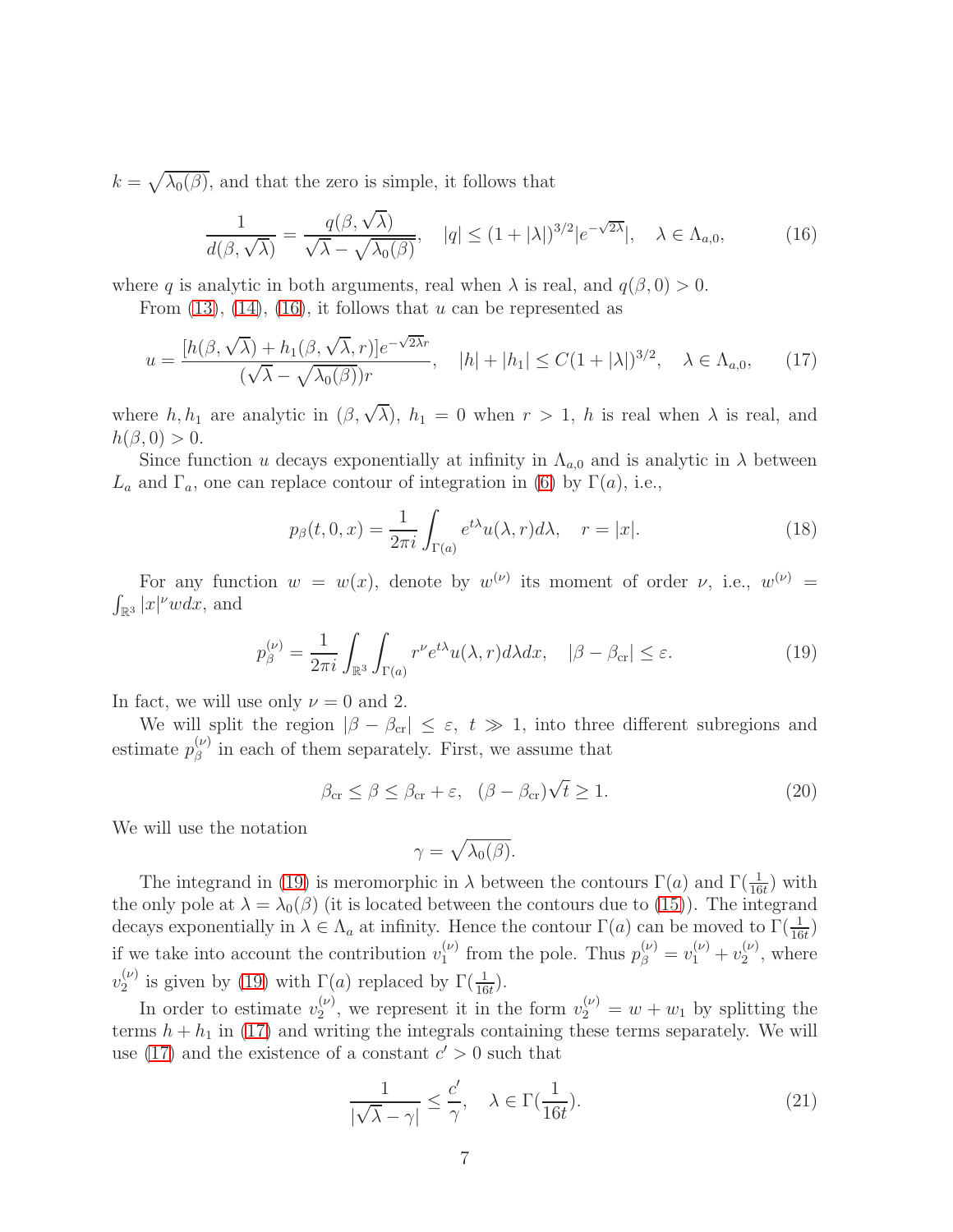The latter inequality follows from [\(15\)](#page-5-0) and the assumption [\(20\)](#page-6-3). Since  $h_1 = 0$  for  $r > 1$ , from [\(17\)](#page-6-2), [\(21\)](#page-6-4) and the substitution  $\lambda = \mu/t$  it follows that

<span id="page-7-0"></span>
$$
|w_1| \leq \frac{C}{\gamma} \int_{\Gamma(\frac{1}{16t})} (1+|\lambda|)^{3/2} |e^{t\lambda} d\lambda| = \frac{C}{t\gamma} \int_{\Gamma(\frac{1}{16})} (1+|\mu|)^{3/2} |e^{\mu} d\mu| \leq \frac{C_1}{t\gamma}.
$$
 (22)

By evaluating the exterior integral in the term w followed by the substitution  $\lambda \to \mu/t$ , we obtain

$$
w = \frac{1}{2\pi i} \int_{\mathbb{R}^3} \int_{\Gamma(\frac{1}{16t})} \frac{r^{\nu - 1}h(\beta, \sqrt{\lambda})e^{\lambda t - \sqrt{2\lambda}r}}{\sqrt{\lambda} - \gamma} d\lambda dx = \frac{(\nu + 1)!}{2\pi i} \int_{\Gamma(\frac{1}{16t})} \frac{h(\beta, \sqrt{\lambda})e^{\lambda t}d\lambda}{(2\lambda)^{\frac{\nu + 2}{2}}(\sqrt{\lambda} - \gamma)}
$$
  

$$
= \frac{(\nu + 1)!t^{\nu/2}}{\gamma 2\pi i} \int_{\Gamma(\frac{1}{16})} \frac{h(\beta, \sqrt{\mu/t})e^{\mu}d\mu}{(2\mu)^{\frac{\nu + 2}{2}}(\frac{\sqrt{\mu}}{\gamma\sqrt{t}} - 1)} = c\frac{t^{\nu/2}}{\gamma}(h(\beta, 0) + O(\frac{1}{\sqrt{t}})), \quad t \to \infty,
$$

where

$$
c = c(\gamma \sqrt{t}) = \frac{(\nu + 1)!}{2\pi i} \int_{\Gamma(\frac{1}{16})} \frac{e^{\mu} d\mu}{(2\mu)^{\frac{\nu+2}{2}} (\frac{\sqrt{\mu}}{\gamma \sqrt{t}} - 1)}.
$$

Here  $\gamma\sqrt{t} \ge 1/2$  due to [\(20\)](#page-6-3) and [\(15\)](#page-5-0). Then one can show that  $0 < c_0^- \le c \le c_0^+$ . From here and [\(22\)](#page-7-0) it follows that

<span id="page-7-1"></span>
$$
v_2^{(\nu)} = c \frac{(\gamma \sqrt{t})^{\nu}}{\gamma^{\nu+1}} (h(\beta, 0) + O(\frac{1}{\sqrt{t}})), \quad t \to \infty.
$$
 (23)

Let us evaluate  $v_1^{(\nu)}$  $\binom{v}{1}$ . Formula [\(17\)](#page-6-2) implies that the residue  $\hat{u}$  of function u at the pole  $\lambda = \gamma^2$  is given by

$$
\hat{u} = 2\gamma r^{-1} [h(\beta, \gamma) + h_1(\beta, \gamma, r)] e^{-\sqrt{2}\gamma r}.
$$

Since  $h_1 = 0$  when  $r > 1$  we have

$$
v_1^{(\nu)} = e^{\gamma^2 t} \int_{\mathbb{R}^3} r^{\nu} \hat{u} dx = 2\gamma e^{\gamma^2 t} [h(\beta, \gamma) \int_{\mathbb{R}^3} r^{\nu - 1} e^{-\sqrt{2}\gamma r} dx + O(1)] = e^{\gamma^2 t} \left[ \frac{c_{\nu} h(\beta, \gamma)}{\gamma^{\nu + 1}} + O(1) \right],
$$

where  $c_{\nu} = 2 \int_{\mathbb{R}^3} r^{\nu-1} e^{-\sqrt{2}r} dx > 0$  and the remainder term is uniformly bounded in the region [\(20\)](#page-6-3). The latter relation with [\(23\)](#page-7-1) implies that

$$
p_{\beta}^{(\nu)} \approx \frac{e^{\gamma^2 t}}{\gamma^{\nu+1}}, \quad \beta_{\rm cr} \le \beta \le \beta_{\rm cr} + \varepsilon, \quad (\beta - \beta_{\rm cr})\sqrt{t} \ge 1,
$$

and this justifies the validity of the first line in [\(4\)](#page-2-1).

Consider now the case when

<span id="page-7-2"></span>
$$
|\beta - \beta_{\rm cr}| \le \varepsilon, \quad |\beta - \beta_{\rm cr}| \sqrt{t} \le 1. \tag{24}
$$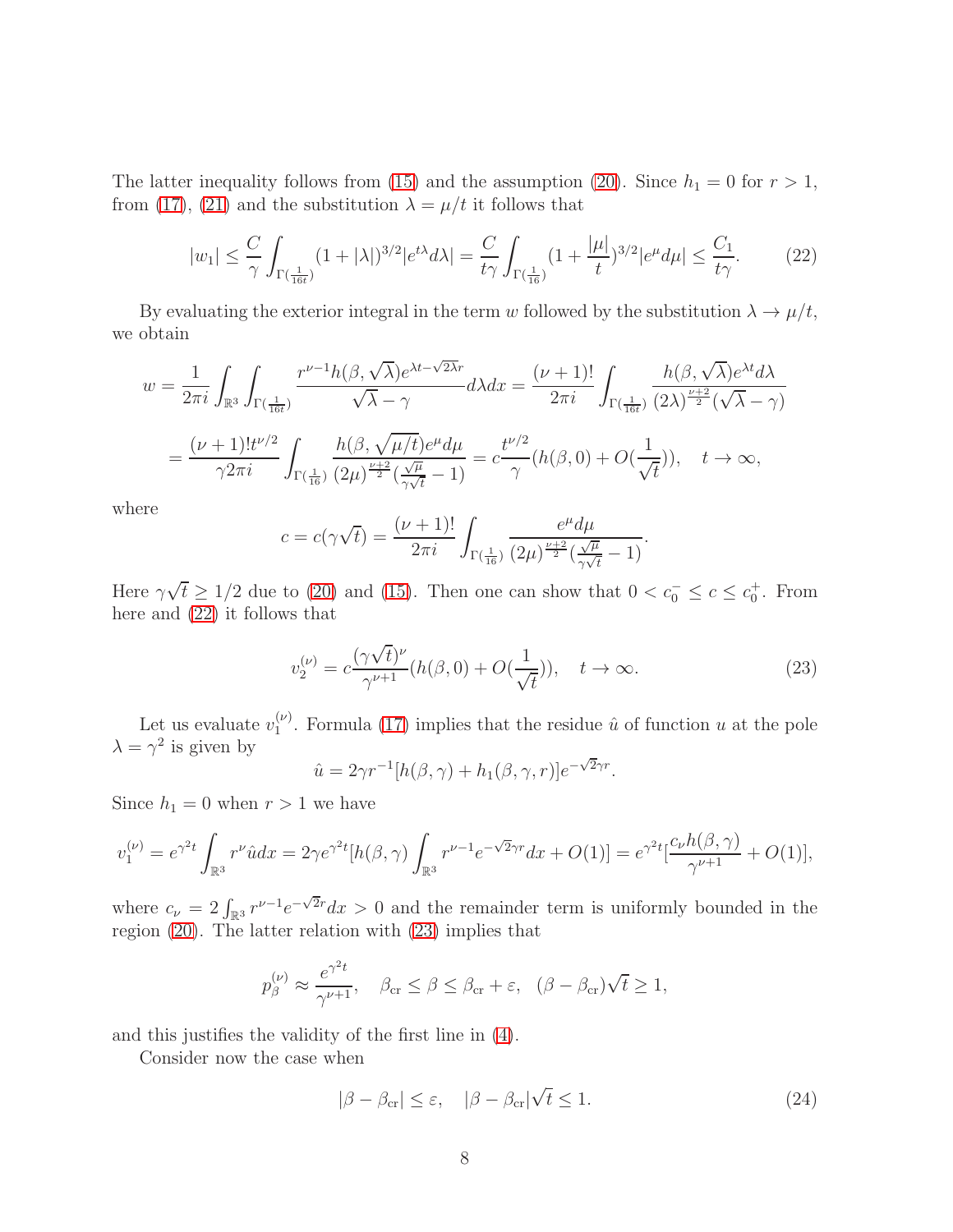Using [\(17\)](#page-6-2) we split the integral [\(19\)](#page-6-1) into two terms, containing h and  $h_1$ , respectively. Since  $h_1 = 0$  when  $r > 1$ , the term with  $h_1$  is uniformly bounded when [\(24\)](#page-7-2) holds. Hence, after the change of the variables  $(\lambda, x) \rightarrow (\mu/t, z\sqrt{t})$  in the first term, we obtain

<span id="page-8-1"></span>
$$
p_{\beta}^{(\nu)} = \frac{t^{(1+\nu)/2}}{2\pi i} \int_{\mathbb{R}^3} \int_{\Gamma(a/t)} \frac{|z|^{\nu-1} e^{\mu-\sqrt{2\mu}|z|}}{(\sqrt{\mu}-\gamma\sqrt{t})} h(\beta, \sqrt{\mu/t}) d\mu dz + O(1). \tag{25}
$$

The integrand in [\(19\)](#page-6-1) is analytic in  $\lambda$  in the region on the right from  $\Gamma(a)$ , and therefore the integrand in [\(25\)](#page-8-1) is analytic in  $\mu$  to the right of  $\Gamma(a/t)$ . Since the latter integrand decays exponentially at infinity between  $\Gamma(a/t)$ ,  $t \geq 1$ , and  $\Gamma(a)$ , we can replace the contour of integration in [\(25\)](#page-8-1) by  $\Gamma(a)$ . Thus, if [\(24\)](#page-7-2) holds, we can evaluate the exterior integral and rewrite  $p_{\beta}^{(\nu)}$  $\int_{\beta}^{(\nu)}$  in the form

<span id="page-8-2"></span>
$$
p_{\beta}^{(\nu)} = t^{(1+\nu)/2} [c_1 h(\beta, 0) + O(\frac{1}{\sqrt{t}})], \quad c_1 = c_1(\gamma \sqrt{t}) = \frac{(\nu + 1)!}{2\pi i} \int_{\Gamma(a)} \frac{e^{\mu} d\mu}{(2\mu)^{\frac{\nu + 2}{2}} (\sqrt{\mu} - \gamma \sqrt{t})}.
$$
\n(26)

From [\(24\)](#page-7-2) and [\(15\)](#page-5-0) it follows that  $\gamma\sqrt{t} \leq 1$ , and therefore one can show (recall also that  $a > \gamma^2 t$ ) that there exists constants  $c_0^-, c_0^+$  such that  $0 < c_0^- \le c_1 \le c_0^+$ . This justifies [\(4\)](#page-2-1) under assumption [\(24\)](#page-7-2).

The same argument can be applied to prove the theorem in the case  $\beta_{cr} - \varepsilon \leq \beta$  $β<sub>cr</sub>, (β − β<sub>cr</sub>)√t ≤ −1.$  One needs only to take  $|γ|√t$  out of the integral in [\(25\)](#page-8-1) and write [\(26\)](#page-8-2) in the form

$$
p_{\beta}^{(\nu)} = \frac{t^{(1+\nu)/2}}{|\gamma|\sqrt{t}} [c_2 h(\beta, 0) + O(\frac{1}{\sqrt{t}})], \quad c_2 = c_2(\gamma \sqrt{t}) = \frac{(\nu+1)!}{2\pi i} \int_{\Gamma(a)} \frac{e^{\mu} d\mu}{(2\mu)^{\frac{\nu+2}{2}} (\frac{\sqrt{\mu}}{|\gamma|\sqrt{t}} + 1)}.
$$

Then  $|\gamma|\sqrt{t} \geq \frac{1}{2}$  $\frac{1}{2}$  and there there exists constants  $c_0^-, c_0^+$  such that  $0 < c_0^- \leq c_2 \leq c_0^+$ . This justifies [\(4\)](#page-2-1) in the latter case. □

Acknowledgments: The work of L. Koralov was supported by the ARO grant W911NF1710419. The work of S. Molchanov was supported by the NSF grant DMS-1714402 and by the Russian Science Foundation, project  $N^{\circ}$  17-11-01098 and project  $N<sup>o</sup>$  20-11-20119. The work of B. Vainberg was supported by the NSF grant DMS-1714402 and the Simons Foundation grant 527180.

# <span id="page-8-0"></span>References

[1] M. Cranston, L. Koralov, S. Molcahnov, B. Vainberg Continuous Model for Homopolymers Jounal of Functional Analysis 256 (2009), No. 8, pp 2656-2696.